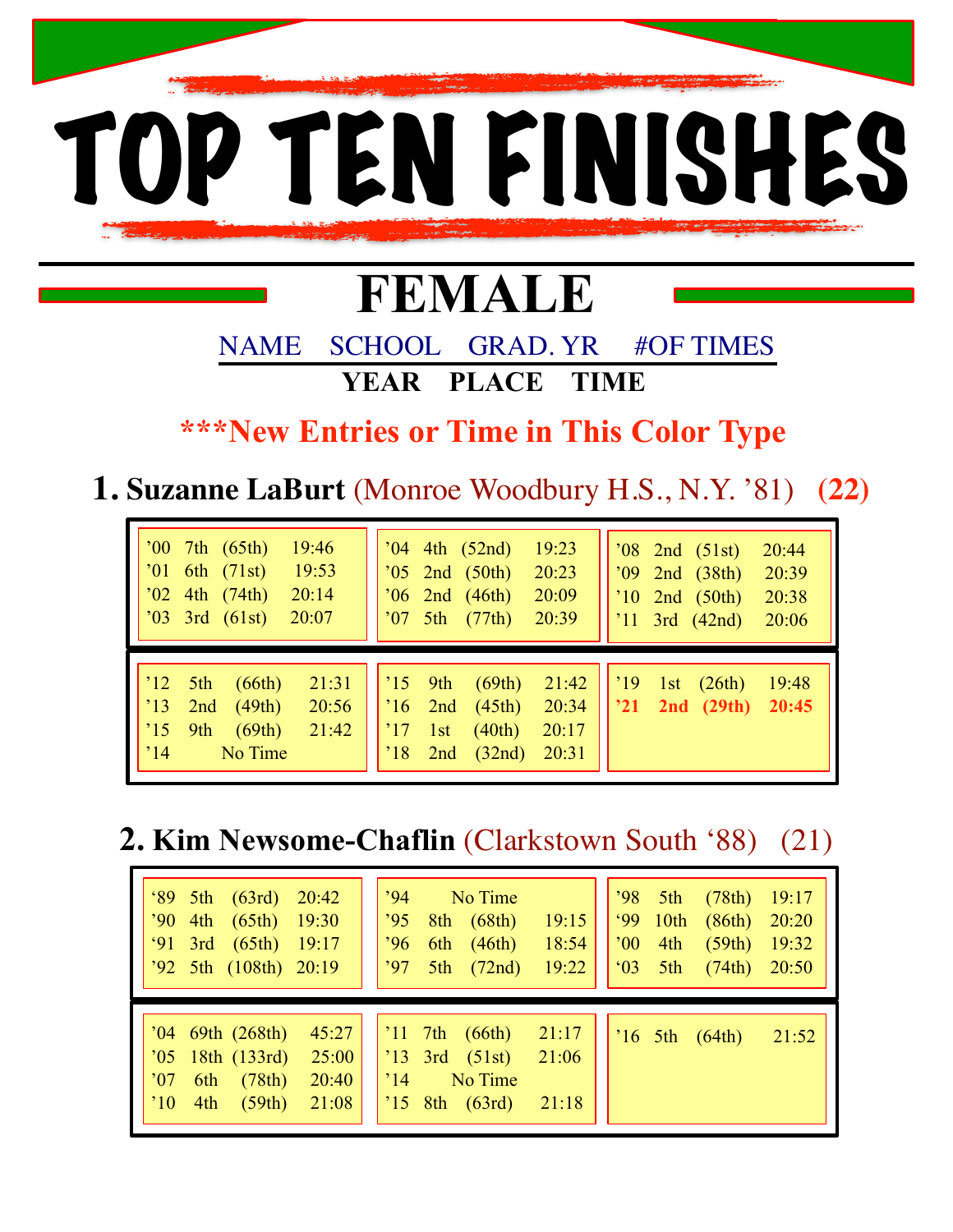## **3. Juliann Littmann-Viscardo**

(Monroe Woodbury, N.Y. '95) (20)

| $'95$ 4th $(53rd)$<br>18:45<br>$96 \text{ } 3rd \text{ } (41st)$<br>18:41<br>'97<br>3rd (63rd)<br>18:50<br>98<br>1st $(49th)$<br>18:16 | $99^\circ$<br>2nd $(42nd)$<br>18:24<br>$00^{\circ}$<br>(44th)<br>18:22<br>2nd<br>$^{\circ}01$<br>(24th)<br>17:17<br>1st<br>$^{\prime}03$<br>(38th)<br>18:27<br>1st          | $'04$ 1st (39th)<br>18:15<br>$'05$ 1st $(34th)$<br>19:15<br>$^{\circ}06$ 1st (40th)<br>19:34<br>$'07$ 1st (43rd) 19:01 |
|----------------------------------------------------------------------------------------------------------------------------------------|-----------------------------------------------------------------------------------------------------------------------------------------------------------------------------|------------------------------------------------------------------------------------------------------------------------|
| 08'<br>6th<br>09'<br>1st<br>$^{\prime}10$<br>8th<br>$^{\prime}11$<br>4th                                                               | (64 <sup>th</sup> )<br>$12$ 2nd $(38th)$<br>21:20<br>19:58<br>$^{\prime}14$<br>(32nd)<br>(76th)<br>22:00<br>$^{\prime}17$<br>3rd<br>20:19<br>(45th)<br>$^{\prime}18$<br>3rd | 19:32<br>No Time<br>(56th)<br>21:37<br>(38th)<br>21:18                                                                 |

**4. Pedersen-Higgins** (Nanuet '80) (11)

| '96 4th (86th) 19:55<br>$\frac{1}{2}$ (36 4th (55th) 20:56<br>(97 8th (88th) 20:03<br>$^{\circ}88$ 5th (69th) 20:09<br>$ $ '98 7th (86th) 19:55<br>'89 4th (60th) 20:30 | $\int 01$ 7th (78th) 20:06<br>$\frac{1}{92}$ 6th (120th) 20:44<br>$\begin{bmatrix} .95 & 3rd & (49th) & 18:40 \end{bmatrix}$ |
|-------------------------------------------------------------------------------------------------------------------------------------------------------------------------|------------------------------------------------------------------------------------------------------------------------------|
|-------------------------------------------------------------------------------------------------------------------------------------------------------------------------|------------------------------------------------------------------------------------------------------------------------------|

# **5. Dawn Newsome-Marinacco** (Clarkstown North '86) (9)

|--|--|--|--|--|--|--|--|--|--|--|--|--|

# **6. (TIE) Rita Keahon** (Nanuet '83) (8)

| '84 2nd (62nd) 19:46<br>'85 1st (43rd) 19:55<br>'86 2nd (42nd) 19:17 | 89 1st (37th) 18:49<br>90 1st (41st) 17:57<br>92 1st (44th) 18:14 |
|----------------------------------------------------------------------|-------------------------------------------------------------------|
|----------------------------------------------------------------------|-------------------------------------------------------------------|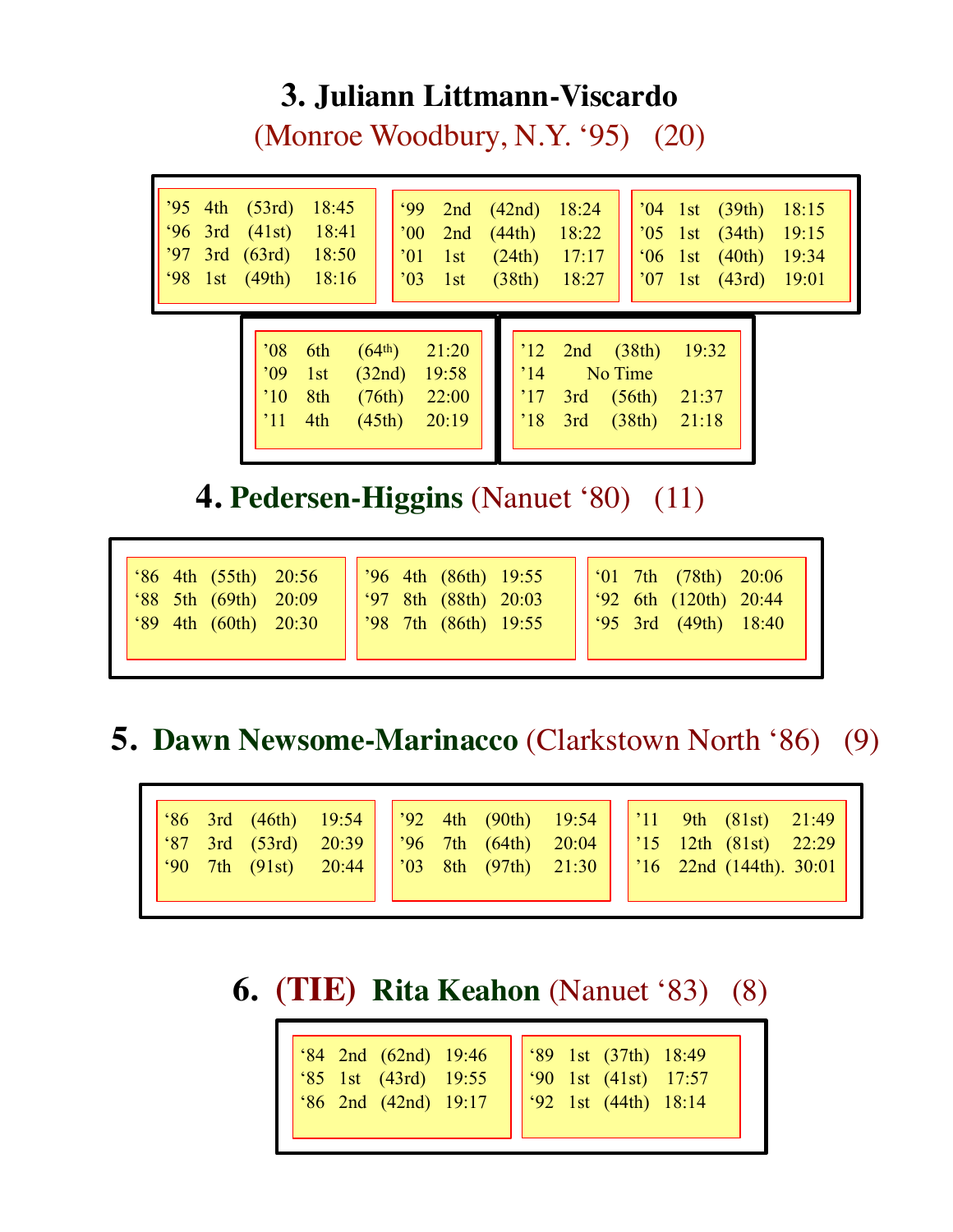## Patti Zodda (Nanuet '88) (8)

| '88 2nd (56th) 19:27                                                                                        | $\frac{1}{92}$ 2nd (69th) 19:27                                                                               |
|-------------------------------------------------------------------------------------------------------------|---------------------------------------------------------------------------------------------------------------|
| $\begin{array}{ c c c c c }\hline \text{39} & \text{2nd} & \text{(46th)} & \text{19:39} \hline \end{array}$ | $\begin{array}{ l c c c c c c c }\n\hline\n\text{3} & \text{5th} & \text{(96th)} & \text{20:13}\n\end{array}$ |
| $90$ 2nd $(57th)$ 18:54                                                                                     | $\frac{1}{97}$ 10th (102nd) 20:42                                                                             |
|                                                                                                             |                                                                                                               |

# 7. **(TIE) Erin Haugh-Colleran** (Nanuet '97) (7)

| $\sqrt{97}$ 9th (99th) 20:27 | $\sqrt{08}$ 4th (54th) 20:51                                                         |
|------------------------------|--------------------------------------------------------------------------------------|
| $\sqrt{00}$ 3rd (51st) 19:08 | $\begin{array}{ l c c c c c c c }\n\hline\n111 & 10th & (88th) & 22:19\n\end{array}$ |
| $\sqrt{02}$ 5th (89th) 20:47 | $\begin{vmatrix} 13 & 5th & (57th) & 21:25 \end{vmatrix}$                            |

# **Lauren Tuchband-Cullen** (Nanuet '98) (6)

| 799 8th (71st) 19:35<br>701 2nd (43rd) 18:32<br>711 5th (56th) 20:46<br>'01 2nd (43rd) 18:32<br>$\begin{bmatrix} 0 & 0 & 1 \\ 0 & 2 & 1 \end{bmatrix}$ (37th) 18:16 |  |  |  |  |  |
|---------------------------------------------------------------------------------------------------------------------------------------------------------------------|--|--|--|--|--|
|---------------------------------------------------------------------------------------------------------------------------------------------------------------------|--|--|--|--|--|

**Carlie' Kohlbrenner** (Tappan Zee '11) (6)

| 11 1st (33rd) 19:12<br>13 1st (32nd) 19:11<br>15 1st (25th) 18:48<br>17 18 1st (25th) 18:46<br>18:46<br>17 16 3rd. (53rd). 21:08 |  |  |
|----------------------------------------------------------------------------------------------------------------------------------|--|--|
|----------------------------------------------------------------------------------------------------------------------------------|--|--|

# **8. (TIE) Laura Bergen-DiMarino** (Nanuet '84) (5)

| $\begin{array}{ l } \hline \text{?03} & \text{10th} & \text{(112th)} & \text{22:12} \\ \hline \end{array}$<br>$\begin{array}{cccc} \hline 04 & 8\text{th} & (76\text{th}) & 20:35 \\ 06 & 3\text{rd} & (55\text{th}) & 20:24 \end{array}$ |  |  |  | $\begin{array}{ l} \hline \text{?08} \text{ 1st} \text{ (40th)} \text{ 19:50} \end{array}$ |  |  |
|-------------------------------------------------------------------------------------------------------------------------------------------------------------------------------------------------------------------------------------------|--|--|--|--------------------------------------------------------------------------------------------|--|--|
|-------------------------------------------------------------------------------------------------------------------------------------------------------------------------------------------------------------------------------------------|--|--|--|--------------------------------------------------------------------------------------------|--|--|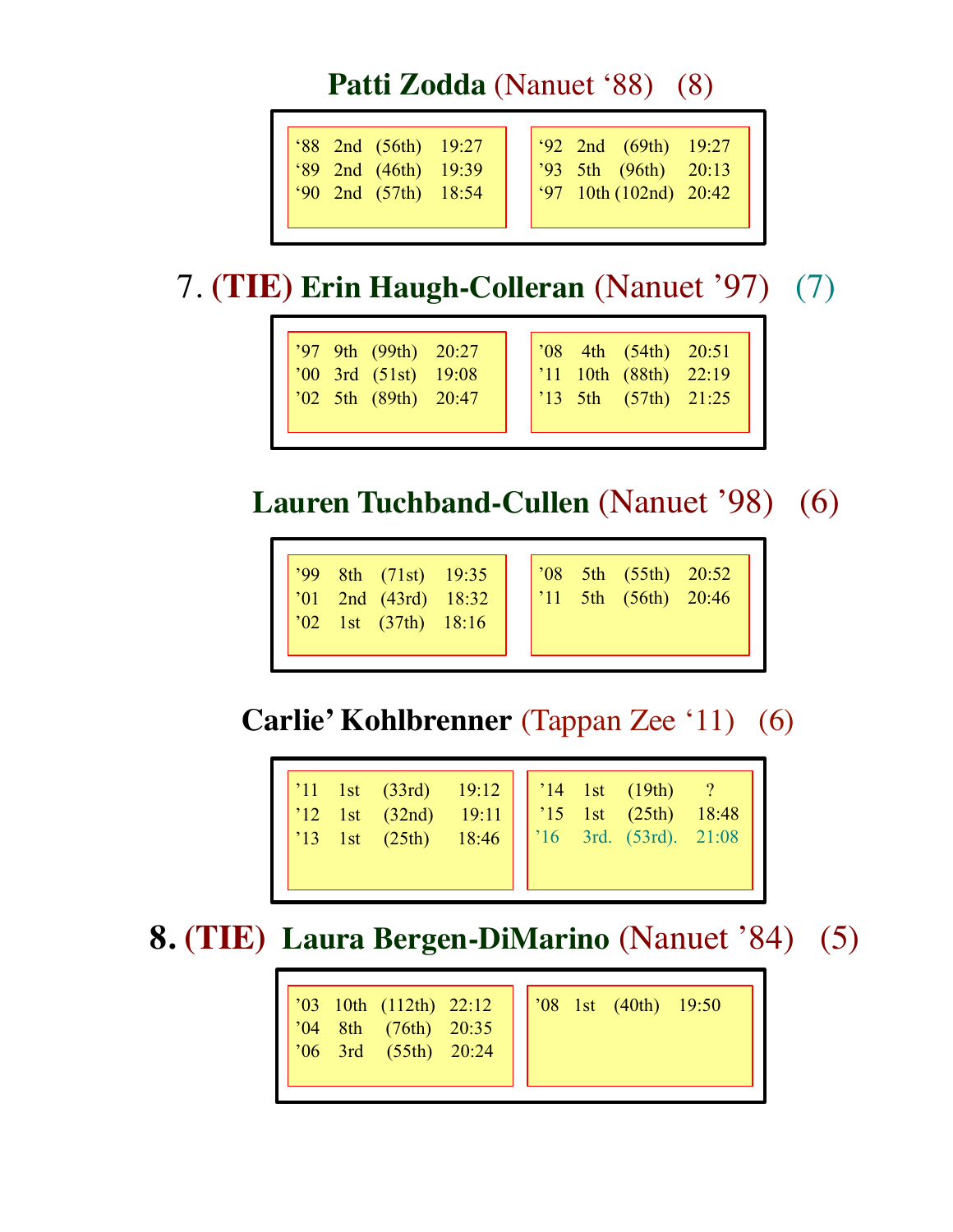**9. Sue Gulla-Lanoce** (Pearl River '83) (4)

| '84 4th<br>22:01<br>(94th)<br>24.02<br>$85$ 6th<br>(76th)<br>$86$ 6th<br>32:39<br>(71st) |
|------------------------------------------------------------------------------------------|
|------------------------------------------------------------------------------------------|

**10. Kristin Schiesswohl** (Monroe Woodbury, NY '89) (3)

|  | $'99$ 1st $(36th)$ | 17:57 |
|--|--------------------|-------|
|  | $'12$ 3rd (39th)   | 19:44 |
|  | $'15$ 4th (49th)   | 20:25 |
|  |                    |       |

## **11. Patti Zodda** (Nanuet '88) (2)

'97 10th (102nd) 20:42 '02 10th (124th) 22:37

#### **Most First Place Finishes**

Juliann Littmann (MW '95) **(8)** '98, '01, '03, '04, '05, '06, '07,'09 **Most Second Place Finishes**

Suzanne LaBurt (MW '81) **(7)** '04,'05, '08, '09, '10,'18, '21 Patti Zodda (Nanuet '88) **(5)** '88, '89, '90, '91, '92

#### **Most Third Place Finishes**

Juliann Littmann (MW '85) **(4)** '96, '97, '17, '18

#### **Most Fourth Place Finishes**

Kim Newsome-Chaflin (CN '88) **(4)** '90, '96, '00, '10